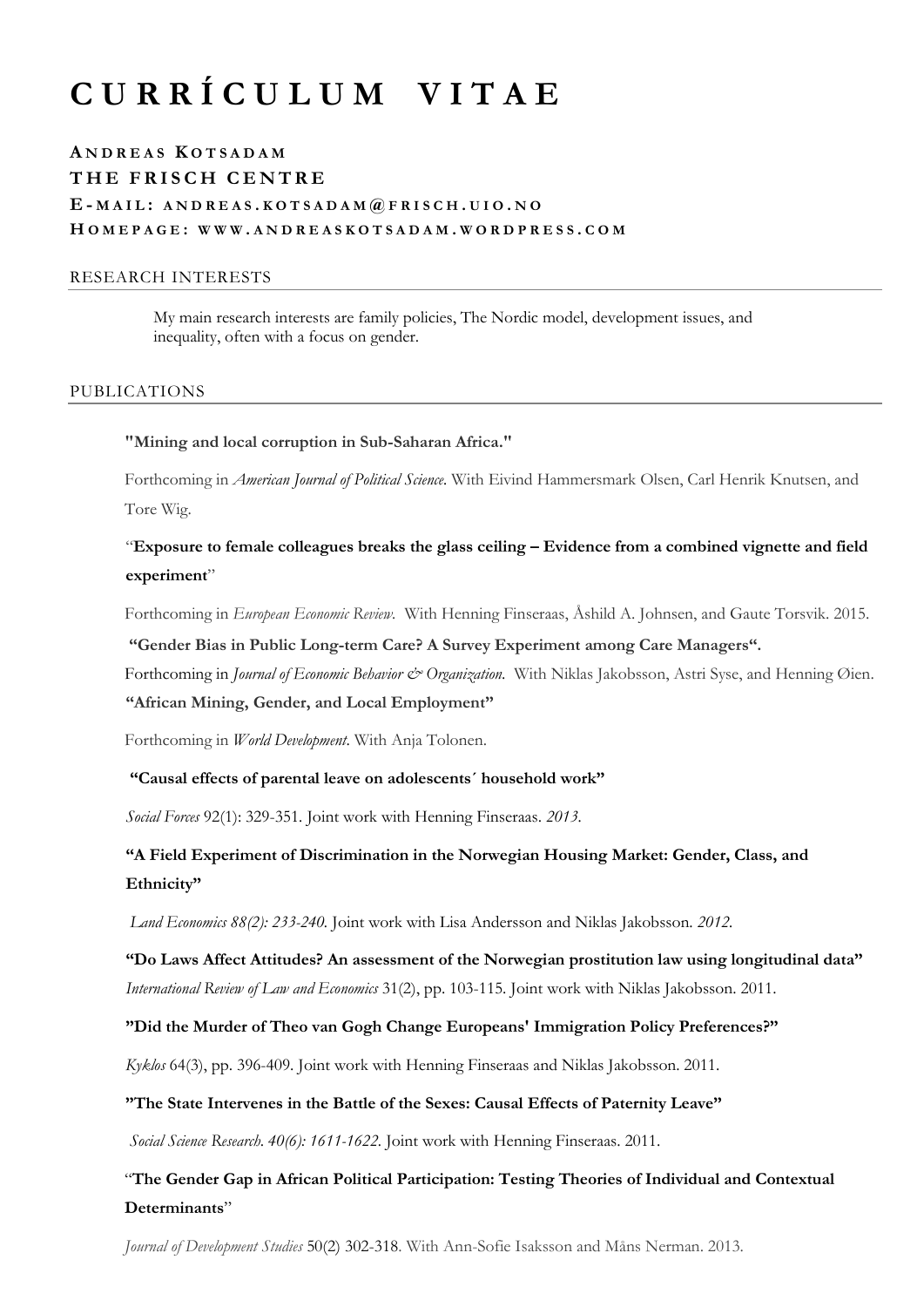#### **"The Gender Gap in Political Preferences: An Empirical Test of a Political Economy Explanation"**

*Social Politics* 19(2): 219-242. Joint work with Niklas Jakobsson and Henning Finseraas. 2012.

**"Exploring cross-national and multilevel correlates of partner violence: A test of the gender hypothesis"**

*The Lancet Global Health* 3(6).. With Lori Heise. 2015

# **"The Law and Economics of International Sex Slavery. Prostitution Laws and Trafficking for Sexual Exploitation"**

*European Journal of Law and Economics 35(1)*. Joint work with Niklas Jakobsson. 2013.

### "**Demand and Supply of Prostitution**"

Forthcoming in *Encyclopedia of Law and Economics*. Springer. Joint work with Øystein Hernæs and Niklas Jakobsson. 2014.

#### "**The Economics of Trafficking for Sexual Exploitation**"

Forthcoming in *Handbook of the Economics of Prostitution.* Oxford University Press. Joint work with Niklas Jakobsson. *2013.*

#### "**Does marriage affect men's labor market outcomes? A European perspective**"

Forthcoming in *Review of Economics of the Household*.. Joint work with Niklas Jakobsson. 2013

**"Shame on you, John! Laws, stigmatization, and the demand for sex".**

*European Journal of Law and Economics. 2013.* Joint work with Niklas Jakobsson.

**"Does Informal Eldercare Impede Women's Employment? The Case of European Welfare States"**

*Feminist Economics* 17(2), pp.121-144. 2011.

# "**[The employment costs of caregiving in Norway](http://link.springer.com/article/10.1007%2Fs10754-012-9116-z)**"

*International Journal of Health Care Finance and Economics* 12(4), 269-283. 2012.

"**Informal eldercare and care for disabled children in the Nordic countries: prevalence and relation to employment**"

*Nordic Journal of Social Research* Vol. 4. Joint work with Niklas Jakobsson and Marta Szebehely. 2013

"**Gender and overconfidence: Effects of context, gendered stereotypes, and peer group**"

*Advances in Applied Sociology.* Vol. 3. No. 2:137-141. Joint work with Niklas Jakobsson and Minna Levin. 2013 **"Gender and overconfidence: are girls really overconfident?"**

*Applied Economics Letters* 18(4): 325-327. Joint work with Jakobsson, Dahlbom, Jakobsson. 2011.

# **"Gender Equity and Prostitution: An Investigation of Attitudes in Norway and Sweden"**

*Feminist Economics,* 17(1), 31-58. 2011. Joint work with Niklas Jakobsson.

## **"Do attitudes toward gender equality really differ between Norway and Sweden?"**

*Journal of European Social Policy*, Vol. 20, no 2. pp. 142-159. Joint work with Niklas Jakobsson. 2010.

# **"Attitudes Toward Same-Sex Marriage: The Case of Scandinavia"**

*Journal of Homosexuality.* Sep;60(9):1349-60. With Niklas Jakobsson and Siri Jakobsson. 2013.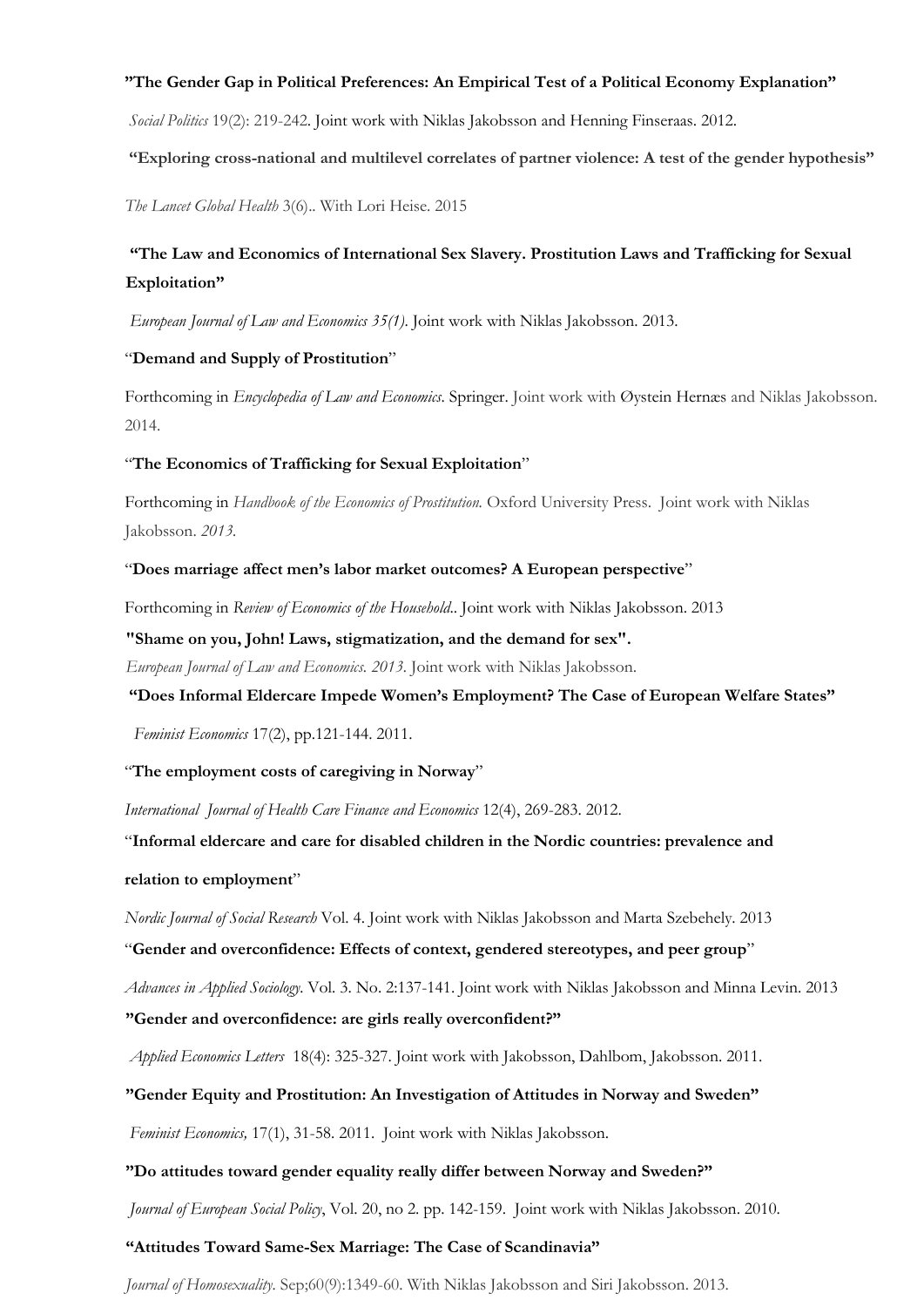## **"Hvordan identifisere årsakssammenhenger i ikke-eksperimentelle data? "**

*Tidsskrift for Samfunnsforsking.* 2013(3):371–387. With Henning Finseraas. 2013.

## **"Årsak og virkning? "**

*Sosiologi i dag* 43(3): 5-7. With Torkild Hovde Lyngstad and Mette Løvgren. 2013

## **"Uformell eldreomsorg – et hinder for kvinner på arbeidsmarkedet?"**

*Søkelys på arbeidslivet.* 29(1–2):97–100. 2012. With Niklas Jakobsson

## **"Er det en sammenheng mellom formell og uformell omsorg i Norge"**

*Tidsskrift for Velferdsforskning*. 17(3): 22-29. 2012. With Jakobsson and Hansen

## TEACHING

**PhD course in Research Designs for Causal Inference**, SOS 9019, Department of Sociology, Oslo. Autumn 2013; Spring 2015; Spring 2015. (Course responsible).

**PhD course in Applied Microeconometrics and Causal Inference**, Department of Economics, Karlstad. Autumn 2014. (Course responsible).

**Master and PhD course incausal inference** ST4027, Department of Political Science, Oslo. Spring 2016. (Two lectures on IV).

**Master course in development economics**, Econ 4915, Department of Economics, Oslo. Spring 2012, Spring 2013. (Course responsible,).

**Supervision**: Co-supervisor for 3 PhD students.

# ACADEMIC DEGREES

| PhD. IN ECONOMICS, Göteborg University                                                                                                                                                                | <b>May 2011</b> |
|-------------------------------------------------------------------------------------------------------------------------------------------------------------------------------------------------------|-----------------|
| <b>MASTER IN ECONOMICS, Göteborg University</b><br>Master thesis on the financing of eldercare in Sweden. The thesis was                                                                              | 2007            |
| awarded a trade union scholarship.                                                                                                                                                                    |                 |
| <b>MASTER IN LAW AND ECONOMICS, Stockholm University</b><br>A one-year European masters programme in Bologna, Hamburg and<br>Stockholm. Master thesis on parents insurance and gender discrimination. | 2004            |
| The thesis was awarded with an honorary certificate from the Swedish<br>Equal Opportunities Ombudsman.                                                                                                |                 |
| <b>MASTER IN FINANCE, EADA Barcelona</b><br>A one-year masters programme.                                                                                                                             | 2003            |

#### CURRENT EMPLOYMENT

# **SENIOR RESEARCHER AT THE FRISCH CENTRE 2016-02 -**